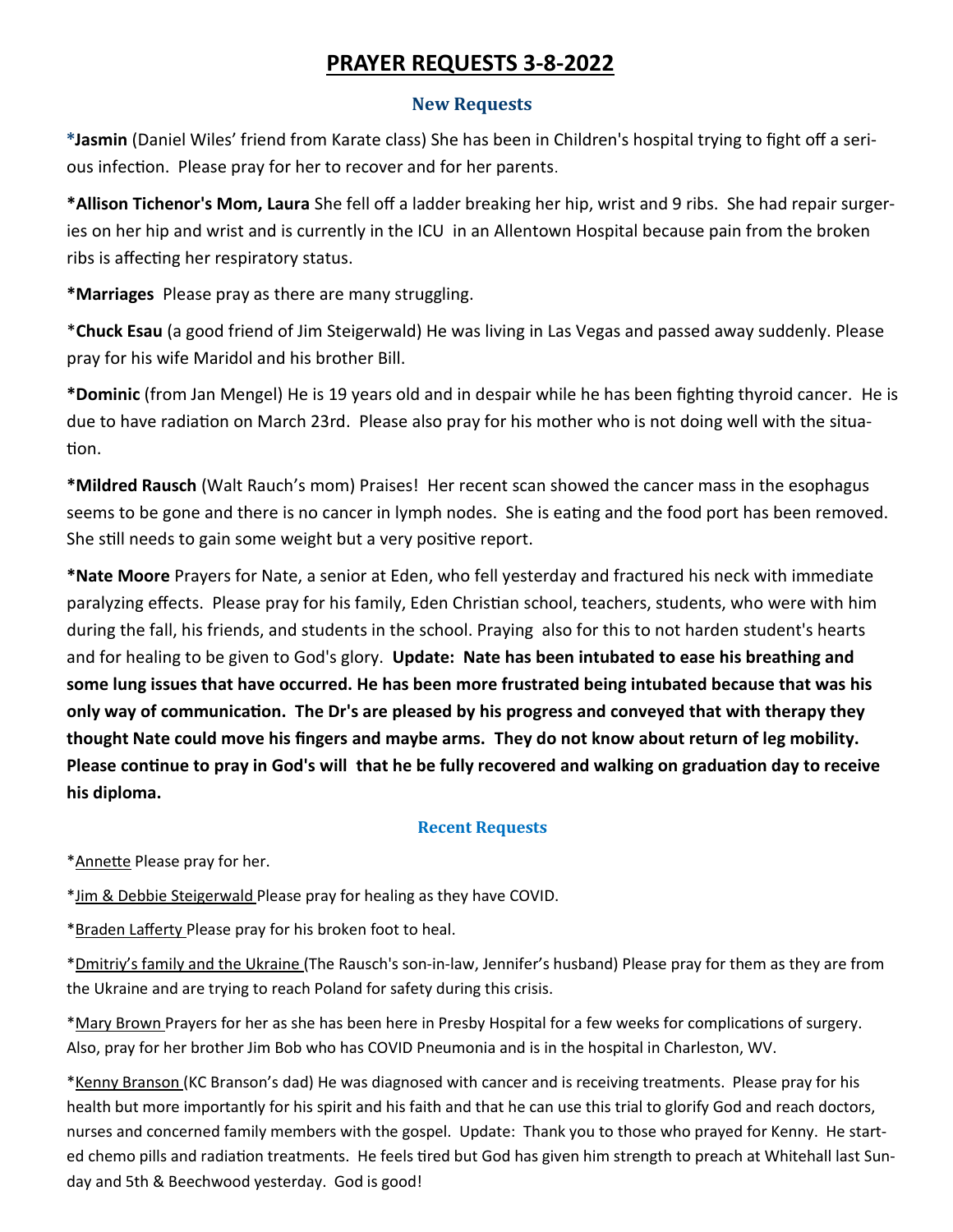\*Prayers for those with family/relationship issues, the poor/homeless, and the lost.

\*Jan Mengel Please continue to pray for her and her hand surgery. It has been delayed again until **March 18th**.

\*Jenny Lafferty's mom She found out on recently that she will be undergoing 2 rounds of chemo before a lobectomy of her right lung. The surgery will probably be in May. Jenny would appreciate continued prayers for her mom during this process.

\*Joan Wolfgong Joan tested positive for COVID and is now staying with Jeff and Tammy. Her COVID symptoms are mild but there is only small improvement in her overall condition. Please pray for wisdom and guidance as we seek out her next care options.

\*Jackson Sadlowe Praises that his follow-up endo-scopy in Minnesota came back clean! No changes to his areas of concern. They will do the test again when he is there this summer for his annual appointments. Many thanks for continuing to keep Jackson and his family in prayer.

# **Please Pray for the following ,who have continuing concerns:**

### **North Hills Members**

James Adair He continues to have a lot of GI problems following his covid infection, and the GI doctor at Children's Hospital says it could be months before this clears up. James will be meeting with a GI specialist. Please pray for continued healing, comfort and helpful information from the specialist.

Jedidiah Lafferty Please pray for Jed as he works with a neurologist that is supporting him with his migraines, which have reoccurred.

Joey Plocki Joey had an extremely bad seizure. He then had an EEG done which showed some type of epilepsy. They are meeting with a neurologist about it. Please pray for Joey and his family.

Kat Gardner Continued prayers for Kat as she battles cancer. Also, pray for George's health as he helps Kat.

Wilma Prochaska She has a heart condition that restricts her activity and her ability to get out. Please pray for her.

## **Friends and Family**

Cindy Nuckolls (Vivian Parker's daughter's, Holly, Mother-in-law) Her cancer has metastasized and Cindy is struggling with her chemo. Please keep her in prayer.

Dennis Prochaska (Wilma Prochaska's nephew) Please pray for Dennis's strength and comfort. Also pray for his family. He is diagnosed with ALS (Lou Gehrig's disease). Update: Dennis is now in need of help with his daily activities. His three grown sons, who don't live far and his fiancé are all sharing the responsibility. They are taking it one day at a time. Please pray for strength and peace for all of them.

Drew (Seth Tichenor's good friend's brother) He has been diagnosed with stage 4 pancreatic cancer. He is in his early 40s and is receiving chemo. Please pray for comfort as he and the family deal with this.

Justin Aikens (Susan Parson's brother) He is in need of a living donor for a liver transplant. Please pray that he is able to find a match/someone willing to donate part of their liver for him very soon.

Karen & 12 year old son (Phyllis Renner's co-worker) Karen's son was diagnosed with Lymphoma and will have to undergo chemotherapy. Please pray for them.

Katelyn Dougan (the Feather's friend) Katelyn was diagnosed with stage 1 breast cancer and has already started chemo. Please keep her and her family in your prayers throughout the next several months of treatment.